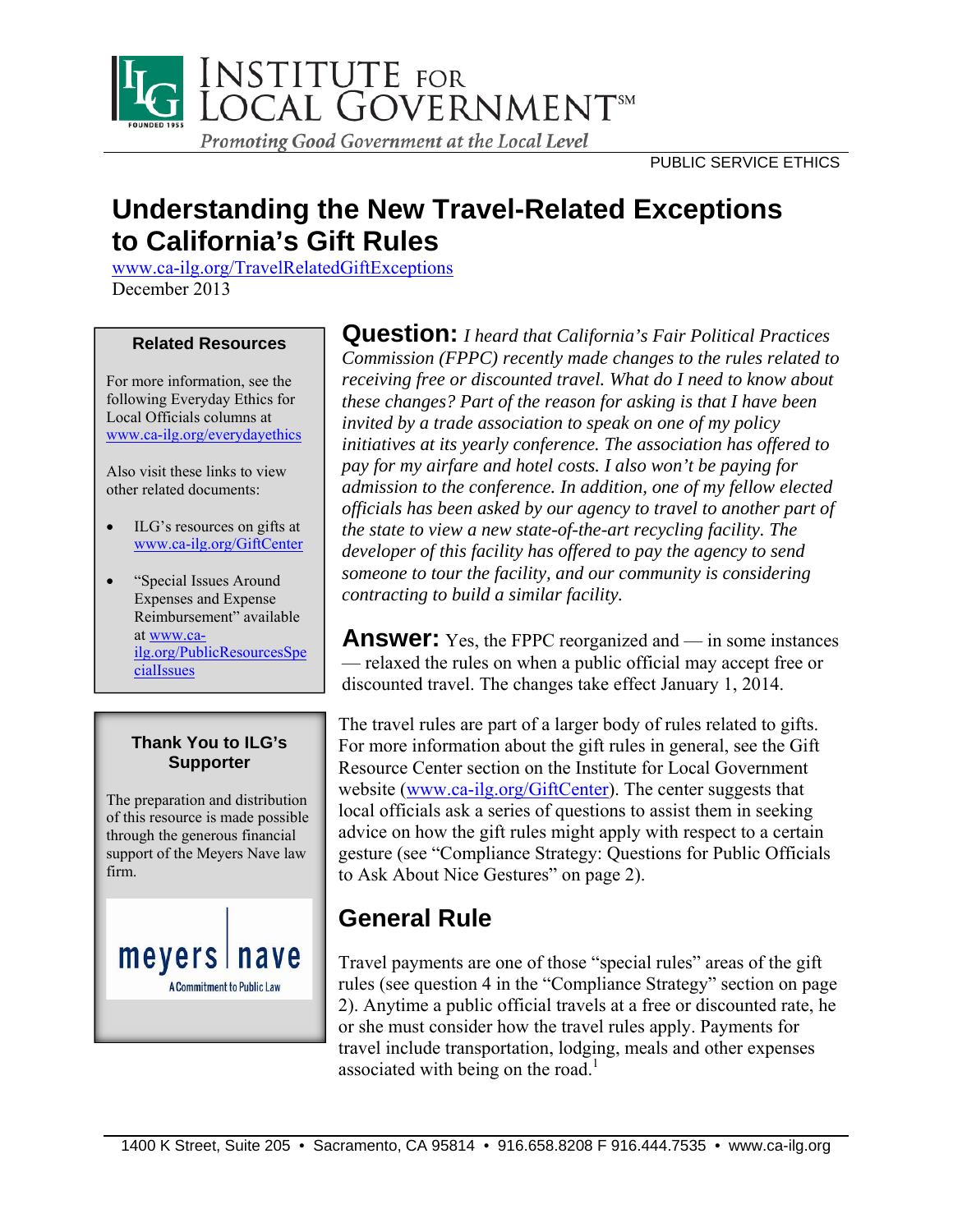Generally, payments for travel to an official are gifts that must be reported on his or her Statement of Economic Interests and are subject to the annual gift limit. (For 2013–14 the annual gift limit is  $$440.<sup>2</sup>$ )

Receiving such a payment may result in disqualification from participating in a public agency decision involving the payer. $3$ 

### **Payments for Travel that are Not Gifts (Thus Not Reportable or Subject to Limits)**

Some forms of travel are not considered gifts.

### **Transportation Provided to an Official in a Vehicle Owned by Another Official Traveling to the Same Event.**

The travel regulations now contain a specific exemption for ride sharing among public agency officials. Ride sharing does not constitute a gift when the officials are going to the same event as representatives from their respective offices.<sup>4</sup>

According to the FPPC, this issue has come up when the ride was in a private airplane owned by one of the officials. Prior to this exception, accepting such a flight would constitute a gift over the gift limit. Such travel is no longer a gift subject to gift reporting and limits.

### **Payments Made in Conjunction with Official Agency Business.**

**Compliance Strategy: Questions for Public Officials to Ask About Nice Gestures Made by Others in the Context of Conducting Agency Business** 

One way to analyze one's likely obligations as a public official under California's gift rules is to ask:

- 1. What's the value of what I received?
- 2. Who gave me what I received?
- 3. Did I do something in exchange for what I received?
- 4. What kind of gift is it and do special rules apply as a result?
- 5. Which of the permitted courses of action do I want to take with respect to the gift?

Many of the changes in the travel regulations relate to situations in which someone provides resources to an agency to enable someone to travel for a purpose that benefits the agency. The theory is these payments are for an official agency purpose and are in lieu of using agency funds.<sup>5</sup> As such, the payment does not confer a personal benefit on the traveling official<sup>6</sup> and is more akin to a gift to a public agency.

In order to qualify under this exception to the gift rules, the payment must:

- Be used for official agency business, with the agency deciding who will do the traveling;
- Be made directly to the government agency or by making arrangements with the government agency to make payments directly to the transportation or lodging providers;
- Provide no personal benefit to the individual who uses the payment; and
- $\bullet$  Be reported publicly by the agency.<sup>7</sup>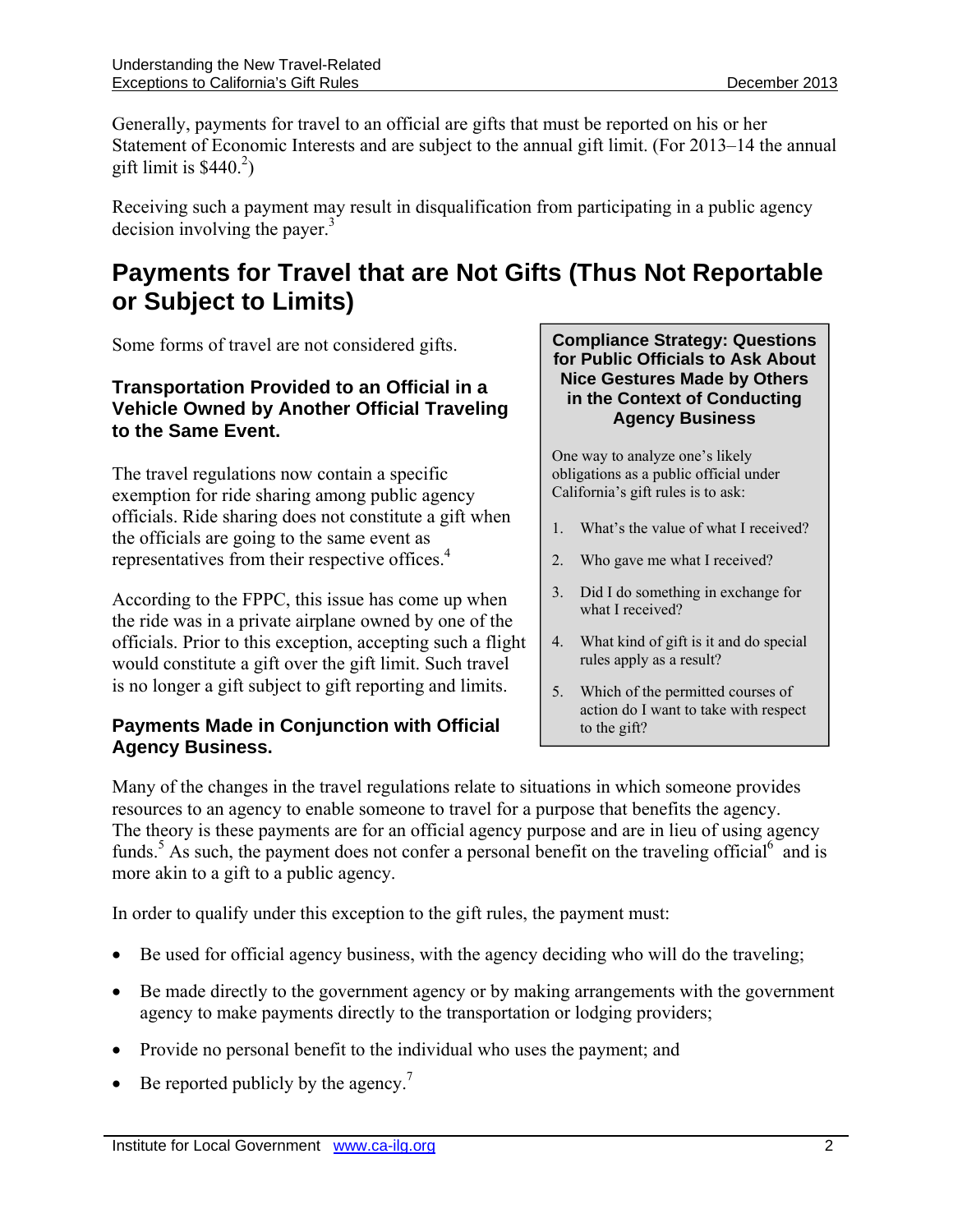When does travel qualify as use for official agency business? When, for example, the travel is to:

- Perform regulatory inspections;
- Provide training or educational information directly related to the duties of the agency;
- Receive training directly related to an official's duties; or
- View an operation, structure or facility to help make a decision whether to enter into a contract regarding a similar operation.<sup>8</sup>

The travel can be no longer than necessary to accomplish the official business purpose.<sup>12</sup>

The payment of your colleague's travel to tour the new recycling facility likely falls into this category. Because the payment was made to the agency and the agency asked your colleague to make the trip, this payment for travel is not considered a gift (as long as, of course, the travel is no longer than necessary).

The community has a right to know about such payments, however. As a result, your agency will need to disclose the payment on a Form 801(available at http://www.fppc.ca.gov/index.php?id=512). This form must be maintained as a public record.<sup>13</sup>

Additionally, if an agency receives \$2,500 or more in payments for travel within a calendar quarter, a copy of the reporting or a summary must be filed with the FPPC and posted on the local agency website or on the FPPC website if the agency doesn't have one.<sup>14</sup> A local jurisdiction may require additional filings for agencies within its jurisdiction. $15$ 

#### **Reminder: Some Forms of Travel Are Banned Altogether**

The California Constitution forbids public officials from receiving free or discounted travel from a transportation company.<sup>9</sup> This prohibition applies to any kind of travel — personal, business or on behalf of one's public agency — to any location, near or far. The rule applies both to elected and appointed public officers but not to employees. $10$ 

The penalty for accepting free transportation from transportation carriers is severe: forfeiture of office.

There are some exceptions to this rule when the free or discounted travel is available to the general public, such as frequent flyer programs, when the discounted or free travel is unrelated to the person's status as a public official.<sup>11</sup>

Note that until January 1, 2014, your colleague (described in the question at the beginning of the article) as an elected official, would be prohibited from receiving payment from an outside source for travel. The updated regulations allow for such use if the transportation, lodging and food are directly related to the official's public duties and meet other specified requirements.<sup>16</sup>

# **Changes to the Strict Per Diem Rule**

Until January 1, 2014, officials may accept payments only for travel consistent with the per diem limits established by their local agency. Payments in excess of those limits are reportable gifts to the official  $17$ 

The commission recognized that this strict per diem payment rule does not work in every situation. An example is when a conference is at a hotel where the rates are higher than the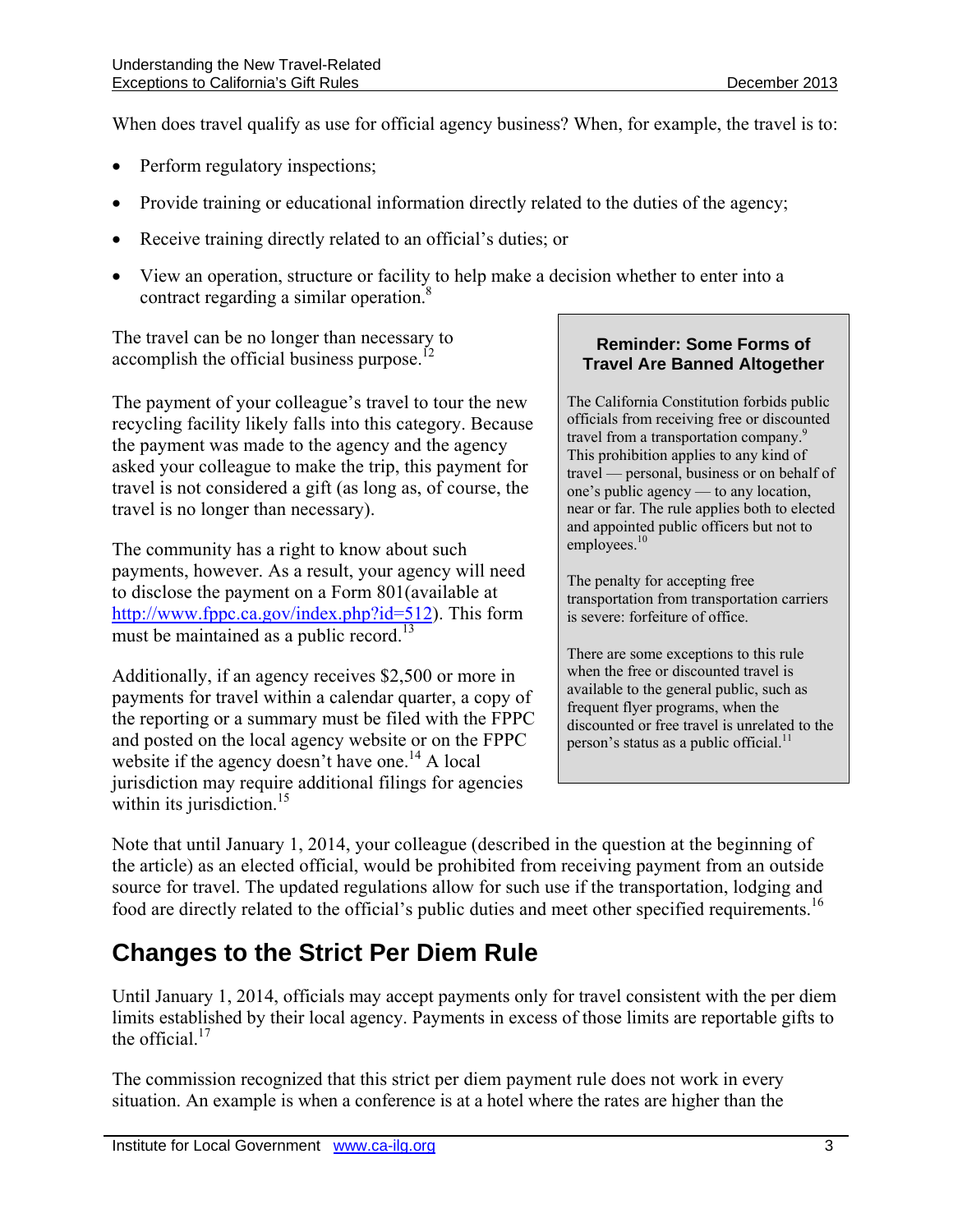agency's limits. The changes to the regulations address this by allowing the agency to pay for lodging or food at a widely attended meeting or conference, if the value is substantially equivalent in value to what is made available to other attendees.<sup>18</sup> If so, the excess is not considered a gift to the person traveling. An agency would, of course, need to follow its own procedures to approve travel that exceeds its local dollar limits.

# **Travel in Connection with a Presentation**

Some forms of travel must be reported but are not subject to the annual gift limit (\$440 in 2013–14). Travel in conjunction with making a presentation falls into this category as long as the travel is:

- Reasonably related to a legislative or governmental purpose or to an issue of state, national or international public policy;
- Limited to the day of the presentation, the day before and the day after; and

#### **Business and Campaign Travel Regulations Unchanged**

The state regulations remain largely unchanged regarding travel in connection with a bona fide business and travel in connection with campaign activities. However, the items related to business and campaign travel have been renumbered and reorganized within the regulations.

 $\bullet$  In the United States.<sup>19</sup>

Prior to the January 1, 2014 regulatory changes, the recipient would need to determine whether this payment was a gift or income, depending on whether he or she provided services that were equal or greater in value than the payment received. Effective January 1, 2014, these payments for travel are all considered gifts and must be reported as such on a recipient's Statement of Economic Interest.<sup>20</sup>

To answer your question at the beginning of the article, it looks like the trade association's offer to pay for your travel and lodging to speak at their conference would fall into this category. Thus its value is not subject to the annual gift limit (currently \$440).

What about the conference admission fee? When you give a speech, participate on a panel or make a formal presentation, you may accept free admission to the event from the conference organizer; you do not have to report the admission as either a gift or income.<sup>21</sup> Similarly, food and "nominal items" provided as part of the conference registration are neither gifts nor income.22 Nominal items include small value items like pens, notepads and other advertising items.23 They do not include a round of golf.

### **Travel Paid for by a Public, Charitable or Educational Organization**

Another form of travel that must be reported as a gift but is not subject to the annual gift limit  $($440 in 2013–14)$  includes travel that is:

 Provided by a public agency, educational institution or charitable organization (as defined by law); and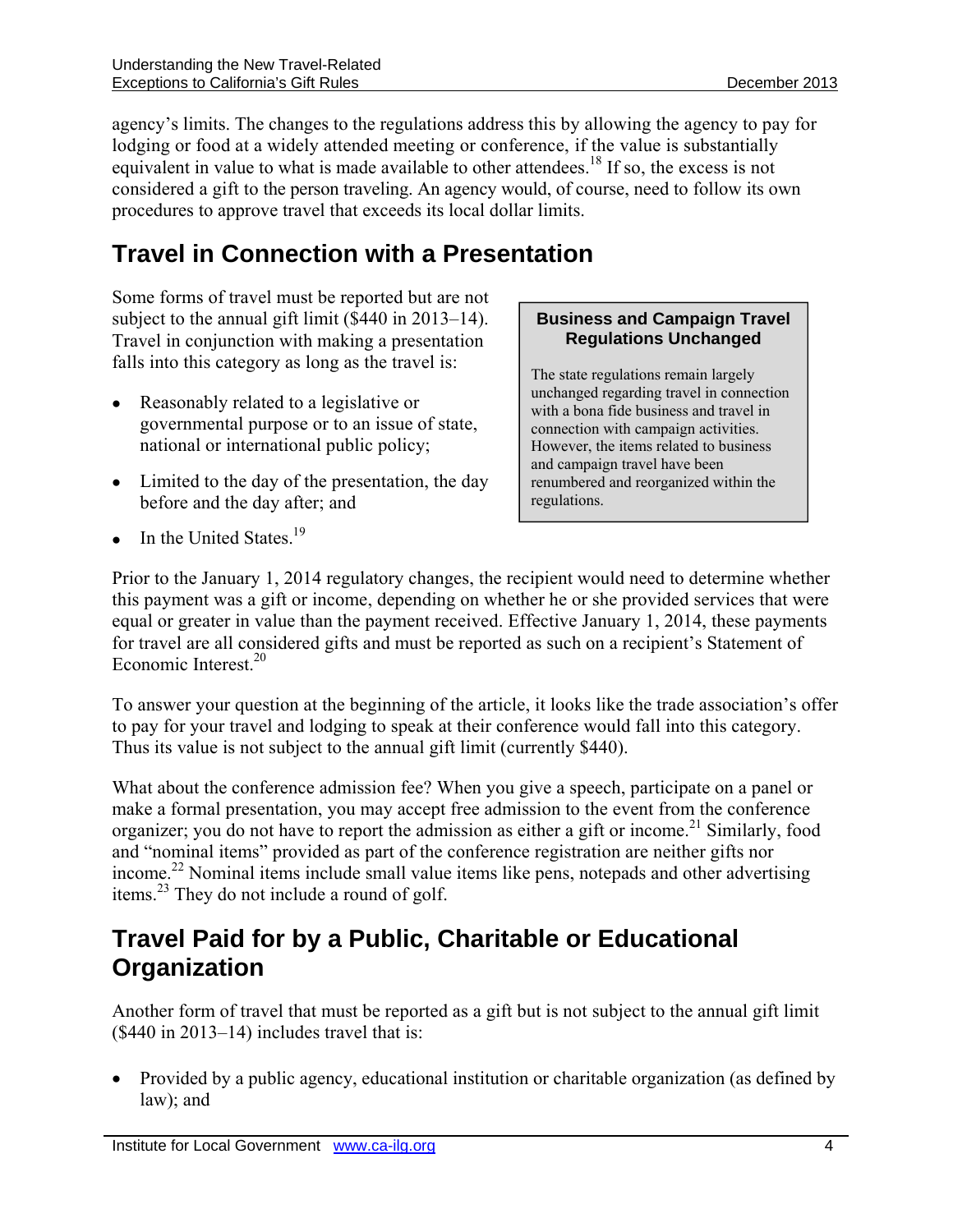Reasonably related to a legislative or governmental purpose or to an issue of state, national or international public policy.<sup>24</sup>

These payments for travel must be reported on a recipient's Statement of Economic Interest.<sup>25</sup>

# **Conclusion**

The goal underlying California's gift rules — including the rules about gifts of travel — is to prevent either the perception or the reality that gifts influence public officials' actions. This is because public agency actions should always promote the public's interests as opposed to narrow personal or political interests.

As always, however, the rules represent minimum standards for local officials' actions. The first steps of any analysis are to:

- Satisfy oneself that accepting a certain form of travel is legally allowed; and
- Determine what one (or one's agency) needs to do about reporting receipt of such travel.

The next step is to consider whether accepting the travel is a wise thing to do, including what the public's perception might be.

The relaxation of the travel rules makes this step all the more important. The new travel rules emphasize disclosure of travel payments. Such disclosure invites the public and the media to judge whether an official will in fact be influenced by having their travel paid for by others, as well as whether the agency and its officials are maintaining an arm's length relationship with those who either do business with the agency or need approvals from the agency. Public officials will want to be on the right side of both their own standards and those of the public on such judgments.

#### **About the Institute for Local Government**

This resource is a service of the Institute for Local Government (ILG) whose mission is to promote good government at the local level with practical, impartial, and easy-to-use resources for California communities. ILG is the nonprofit  $501(c)(3)$  research and education affiliate of the League of California Cities and the California State Association of Counties.

For more information and to access the Institute's resources on ethics visit www.ca-ilg.org/trust.

The Institute welcomes feedback on this resource:

- *Email:* ethicsmailbox@ca-ilg.org Subject: *Understanding the New Travel-Related Exceptions to California's Gift Rules*
- *Mail:* 1400 K Street, Suite 205 Sacramento, CA 95814

G:\INSTITUTE\Ethics\Ethics Column\2013\6-Travel Reg Changes\Travel-Related Reg Updates 11122013